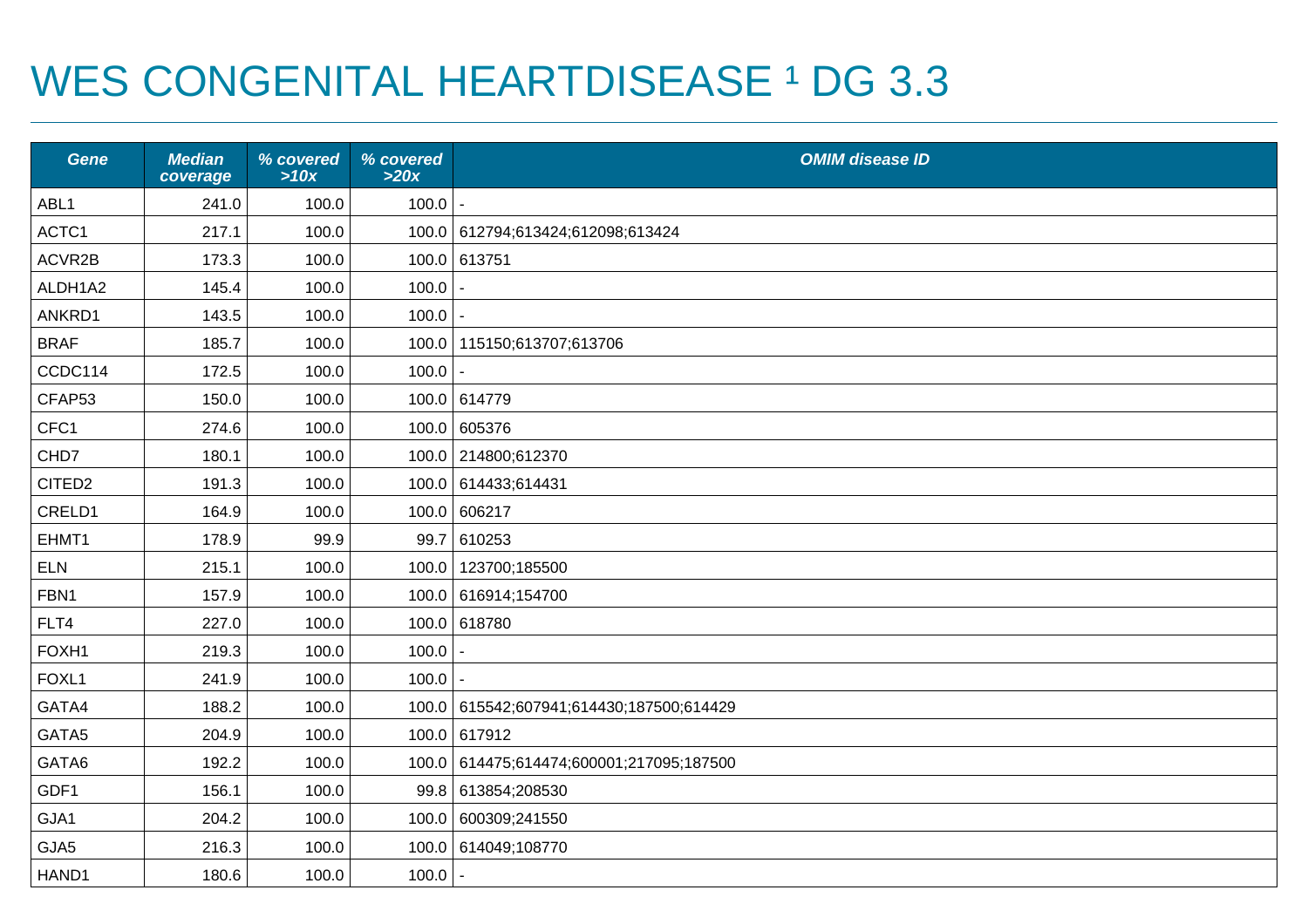| HAND <sub>2</sub>  | 188.4 | 100.0 | 100.0 |                                                        |
|--------------------|-------|-------|-------|--------------------------------------------------------|
| HEY2               | 212.5 | 100.0 | 100.0 |                                                        |
| JAG1               | 180.2 | 100.0 |       | 100.0   118450;187500                                  |
| <b>KDR</b>         | 194.7 | 100.0 |       | 100.0   No OMIM phenotype                              |
| KMT2D              | 223.4 | 100.0 |       | 100.0 147920                                           |
| <b>KRAS</b>        | 171.7 | 100.0 |       | 100.0 615278;609942                                    |
| LEFTY2             | 250.6 | 100.0 | 100.0 |                                                        |
| MCTP2              | 145.3 | 100.0 | 100.0 |                                                        |
| MED13L             | 175.0 | 100.0 |       | 100.0 608808                                           |
| MMP21              | 182.5 | 100.0 |       | 100.0 616749                                           |
| MYH11              | 221.9 | 100.0 |       | 100.0   132900;619351;619350                           |
| MYH <sub>6</sub>   | 206.7 | 100.0 |       | 100.0 614089;613252;613251;614090                      |
| MYH7               | 200.1 | 100.0 |       | 100.0 613426;192600;160500;613426;608358;255160;181430 |
| <b>MYRF</b>        | 180.7 | 100.0 |       | 100.0 618280                                           |
| NAA15              | 125.6 | 96.8  |       | 96.8 No OMIM phenotype                                 |
| <b>NKX2-5</b>      | 233.9 | 100.0 |       | 100.0   108900;217095;614435;225250;187500;614432      |
| <b>NKX2-6</b>      | 218.3 | 100.0 |       | 100.0 217095;217095                                    |
| <b>NODAL</b>       | 192.5 | 100.0 |       | 100.0 270100                                           |
| NOTCH <sub>1</sub> | 267.2 | 100.0 |       | 100.0 616028;109730                                    |
| NOTCH <sub>2</sub> | 247.6 | 100.0 |       | 100.0 610205                                           |
| NR2F2              | 234.9 | 100.0 |       | 100.0 615779                                           |
| PKD1L1             | 165.9 | 100.0 |       | 100.0 617205                                           |
| PLD1               | 157.2 | 100.0 |       | 100.0 212093                                           |
| PRKD1              | 165.9 | 100.0 |       | 100.0 617364                                           |
| PTPN11             | 196.6 | 100.0 |       | 100.0   163950;151100                                  |
| RAF1               | 193.0 | 100.0 |       | 100.0 615916;611554;611553                             |
| SHROOM3            | 208.6 | 100.0 |       | 100.0 604570                                           |
| SMAD6              | 186.5 | 100.0 |       | 100.0 614823                                           |
| SOS <sub>1</sub>   | 137.5 | 100.0 |       | 100.0 610733                                           |
| <b>SRF</b>         | 177.8 | 100.0 |       | 100.0 No OMIM phenotype                                |